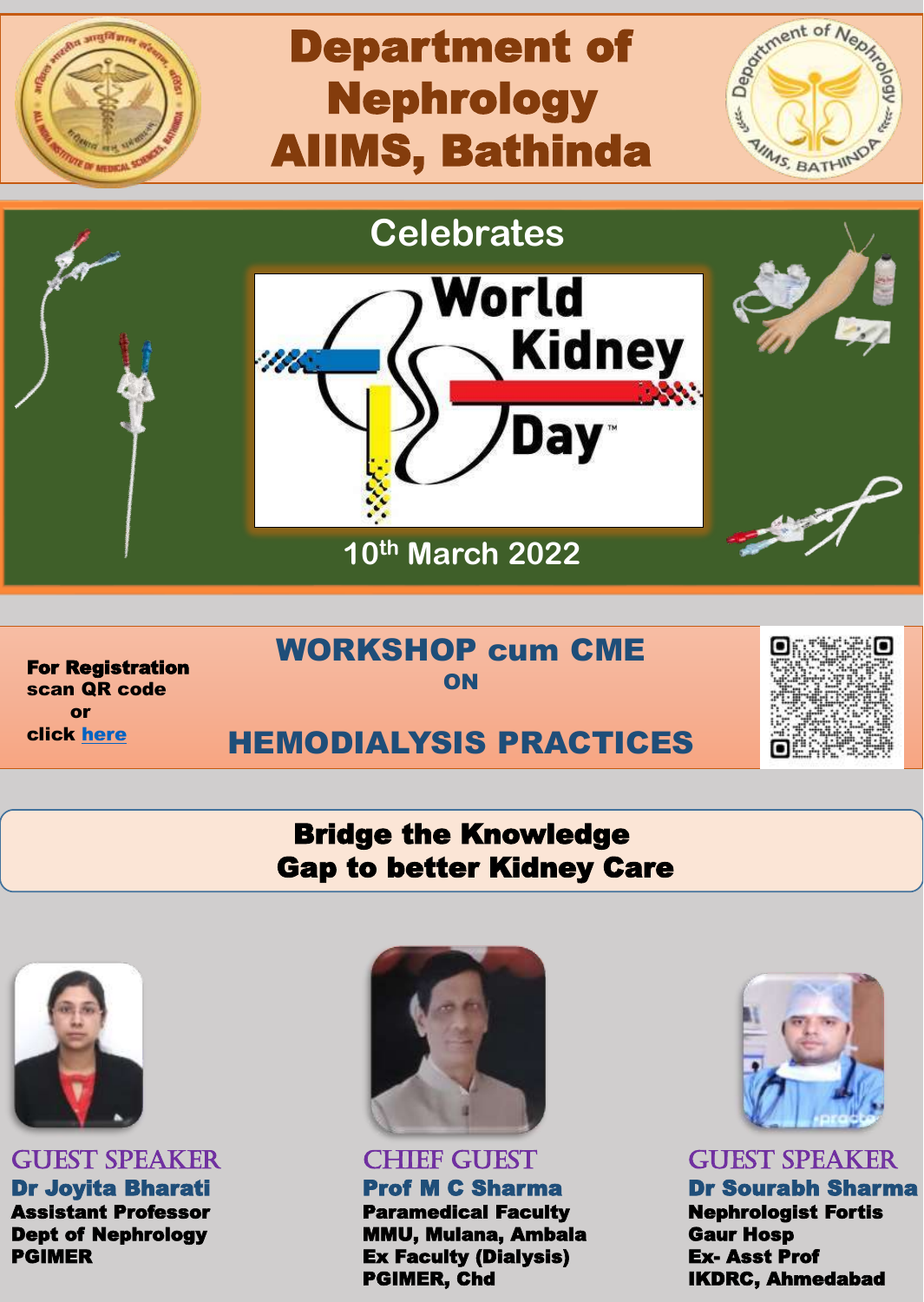



| <b>Timing</b>   | <b>Events</b>                                                                   | <b>Speaker</b>              |
|-----------------|---------------------------------------------------------------------------------|-----------------------------|
| 10.30 AM        | <b>Welcome Talk</b>                                                             | Dr Saurabh Nayak            |
| 10.35 AM        | Lamp lighting by Dignitaries                                                    |                             |
| 10.45 AM        | <b>Director's Address</b>                                                       | <b>Hon'ble Director Sir</b> |
| 11 AM-11.30 AM  | Talk1. Introduction to HD Practices                                             | Dr Saurabh Nayak            |
| 11.30 AM- 12 PM | Talk2. AVF assessment and care                                                  | <b>Prof M C Sharma</b>      |
| 12 PM-12.30 PM  | Talk3. Catheter connection and care                                             | Dr Sourabh Sharma           |
| 12.30 PM-1 PM   | <b>HD</b> prescription                                                          | Dr Joyita Bharati           |
| 1 PM- 2 PM      | Hands on interactive workshop of Fistula<br>cannulation and catheter connection | Dr Saurabh Nayak            |
| 1.35 PM         | Thanks giving                                                                   | Dr Saurabh Nayak            |
| 1.35 PM onwards | Lunch                                                                           |                             |